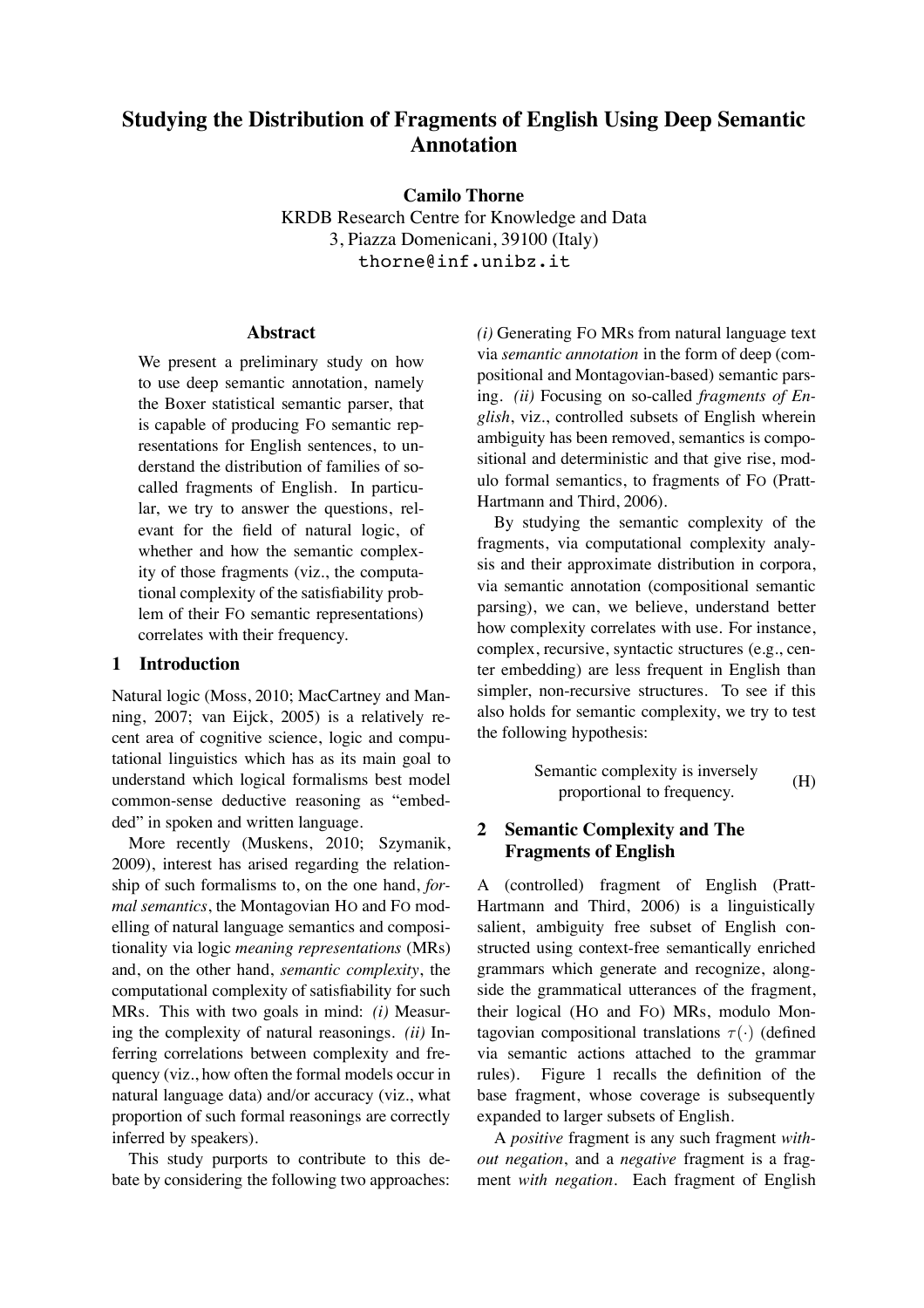| Fragment                           | Coverage                                     | <b>FO Operators and Relations</b>                           |  |  |
|------------------------------------|----------------------------------------------|-------------------------------------------------------------|--|--|
| $COP($ )                           | Copula ("is a"), nouns ("man"),              | $\{\forall,\exists,(\neg)\}\$                               |  |  |
|                                    | intransitive verbs ("runs"), "every", "some" |                                                             |  |  |
|                                    | names ("Joe"), adjectives ("thin") (+"not")) | $\{P_i^1 \mid i \in \mathbb{N}\}\$                          |  |  |
| $COP($ <sup>-</sup> )+TV           | $COP($ )                                     | $\{\forall,\exists,(\neg)\}\$                               |  |  |
|                                    | +transitive verbs ("loves")                  | $\cup \{P_i^1, P_i^2 \mid i, j \in \mathbb{N}\}\$           |  |  |
| $COP($ <sup>-</sup> $)+$ DTV       | $COP($ )                                     | $\{\forall,\exists,(\neg)\}\$                               |  |  |
|                                    | +ditransitive verbs ("gives")                | $\cup \{P_i^1, P_i^3 \mid i, j \in \mathbb{N}\}\$           |  |  |
| $COP(\neg) + TV + DTV$             | $COP($ <sup>-</sup> $)+TV$                   | $\{\forall,\exists,(\neg)\}\$                               |  |  |
|                                    | + ditransitive verbs                         | $\cup \{P_i^1, P_i^2, P_k^3 \mid i, j, k \in \mathbb{N}\}\$ |  |  |
| $COP($ <sup>-</sup> $)+Rel$        | $COP(\neg)$ +relative pronouns               | $\{\forall,\exists,\wedge,(\neg,\vee)\}\$                   |  |  |
|                                    | ("who", "that", "which")                     |                                                             |  |  |
|                                    | "and", intersective adjectives (+"or")       | $\{P_i^1 \mid i \in \mathbb{N}\}\$                          |  |  |
| $COP($ <sup>-</sup> $)+Rel+TV$     | $COP($ <sup>-</sup> $)+Rel$                  | $\{\forall,\exists,\wedge,(\neg,\vee)\}\$                   |  |  |
|                                    | +transitive verbs                            | $\cup \{P_i^1, P_i^2 \mid i, j \in \mathbb{N}\}\$           |  |  |
| $COP(\neg) + Rel + DTV$            | $COP($ <sup>-</sup> $)+Rel$                  | $\{\forall,\exists,\wedge,(\neg,\vee)\}\$                   |  |  |
|                                    | +ditransitive verbs                          | $\cup \{P_i^1, P_i^3 \mid i, j \in \mathbb{N}\}\$           |  |  |
| $COP($ <sup>-</sup> $)+Rel+TV+DTV$ | $COP($ <sup>-</sup> $)+Rel+TV$               | $\{\forall,\exists,\wedge,(\neg,\vee)\}\$                   |  |  |
|                                    | +ditransitive verbs                          | $\cup \{P_i^1, P_i^2, P_k^3 \mid i, j, k \in \mathbb{N}\}\$ |  |  |

Table 1: The ("positive" and "negative") fragments of English. See (Pratt-Hartmann and Third, 2006; Thorne, 2010) for more detailed definitions. Please note that we have modified slightly the former notation of the fragments, for readability reasons.

gives rise to *(i)* a distinct combination of FO operators (i.e.,  $\forall$ ,  $\exists$ ,  $\forall$   $\neg$  and  $\land$ ) *(ii)* a distinct combination of unary, binary and ternary relation symbols (together with individual constants). See Table 1. More in general, it generates a unique FO fragment, whose computational complexity for satisfiability constitutes the semantic complexity of the fragment (Pratt-Hartmann and Third, 2006), which can be studied in general, viz., *combined complexity*, or relatively to the number of constants occurring in the MRs, viz., *data complexity* (Thorne, 2010).

The fragment's content lexicon (nouns, common nouns, verbs, adjectives, names) will thus convey the signature (constants and relations) of the engendered FO fragment, while the function lexicon will convey the logical operators. Semantic complexity will be, in general, correlated to the fragment's function lexicon. Two big classes of fragments can be observed:

- "Non-Boolean-closed" fragments: are fragments that cannot express Boolean functions, viz., the positive fragments, together with COP<sup>-</sup>, COP<sup>-</sup>+TV, COP<sup>-+</sup>DTV and COP<sup>-</sup>+TV+DTV.
- "Boolean-closed" fragments: fragments expressive enough to encode Boolean satis-

# fiability, viz., COP<sup>-</sup>+Rel, COP<sup>-</sup>+Rel+TV, COP<sup>-</sup>+Rel+TV and COP<sup>-</sup>+Rel+TV+DTV.

Table 2 summarizes the computational properties (data and combined) that arise for the fragments (for the proofs, we refer the reader to (Pratt-Hartmann and Third, 2006) and (Thorne, 2010). As the reader can see, "Boolean-closedness" gives rise, in general, to an exponential blowup in complexity. Fragments that are "non-Booleanclosed", such as the positive fragments and the fragments without relatives and transitive verbs, have *tractable* (at most PTIME) combined or data complexity, whereas "Boolean-closed" fragments have *intractable* (at least NPTIME-hard) combined or data complexity.

# **3 Empirical Analysis**

### **3.1 Corpus Analysis**

In this section we summarize our analysis regarding the co-occurence of negations, conjunctions, disjunctions, and universal and existential quantification in English question and sentence corpora via semantic annotation.

More precisely, we consider the frequency of sentences expressing, modulo formal semantics, *positive* (not containing ¬) and *negative* (contain-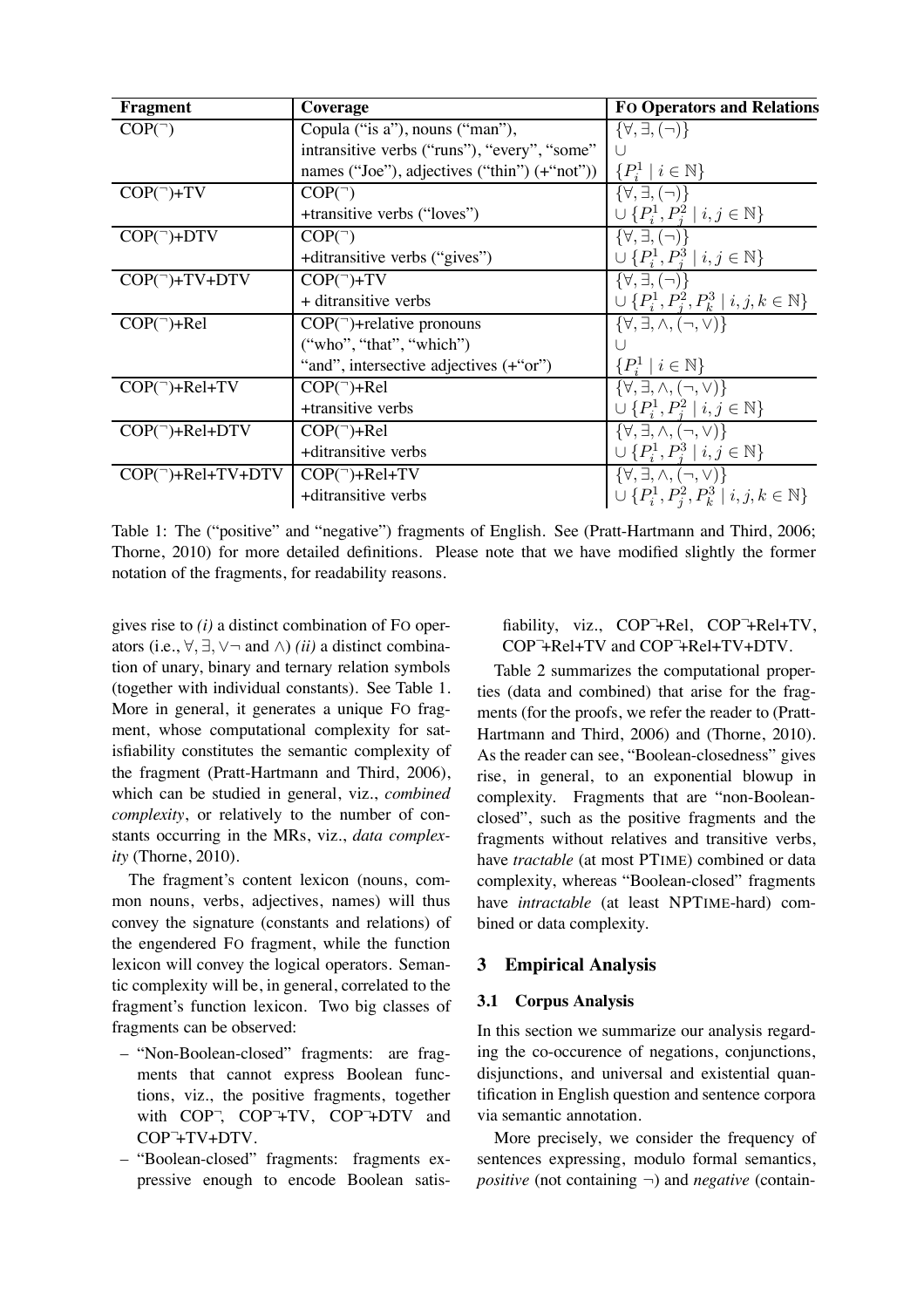| <b>Phrase Structure Rules</b> |  |        |  |  |  |
|-------------------------------|--|--------|--|--|--|
|                               |  | (2.77) |  |  |  |

| $S \rightarrow NP VP$                         | $\tau(S) = \tau(N\overline{P})(\tau(V\overline{P}))$ |
|-----------------------------------------------|------------------------------------------------------|
| $\mathbf{V}\mathbf{P}\to$ is a $\mathbf{N}$   | $\tau(VP) = \tau(N)$                                 |
| $VP \rightarrow$ is Adj                       | $\tau(VP) = \tau(Adj)$                               |
| $VP \rightarrow IV$                           | $\tau(VP) = \tau(IV)$                                |
| $\mathbf{NP} \rightarrow \mathbf{Pn}$         | $\tau(NP) = \tau(Pn)$                                |
| $\text{NP} \rightarrow \text{Det} \ \text{N}$ | $\tau(NP) = \tau(Det)(\tau(N))$                      |
| $(VP \rightarrow is Nga N$                    | $\tau(VP) = \tau(Ng)(\tau(N)))$                      |
| $(VP \rightarrow$ does Ng IV                  | $\tau(VP) = \tau(Ng)(\tau(IV))$                      |

#### **Function Lexicon**

Det  $\rightarrow$  every  $\tau$ (Det)=  $\lambda P.Q.\forall x(P(x) \rightarrow Q(x))$ Det  $\rightarrow$  some  $\tau$ (Det)=  $\lambda P.Q.\exists x(P(x) \land Q(x))$  $(Ng \rightarrow not \tau(Ng) = \lambda P.\lambda x.\neg P(x))$ 

$$
\tau(\mathbf{S}) = Man(Joe)
$$
  
\n
$$
\tau(\mathbf{NP}) = \lambda P.P(Joe) \quad \tau(\mathbf{VP}) = \lambda x.Man(x)
$$
  
\n
$$
\tau(\mathbf{Pn}) = \lambda P.P(Joe)
$$
  
\n
$$
\downarrow
$$
  
\nis a  $\tau(\mathbf{N}) = \lambda x.Man(x)$   
\n
$$
\downarrow
$$
  
\n
$$
\downarrow
$$
  
\n
$$
\downarrow
$$
  
\n
$$
\downarrow
$$
  
\n
$$
\downarrow
$$
  
\n
$$
\downarrow
$$
  
\n
$$
\downarrow
$$
  
\n
$$
\downarrow
$$
  
\n
$$
\downarrow
$$
  
\n
$$
\downarrow
$$
  
\n
$$
\downarrow
$$
  
\n
$$
\downarrow
$$
  
\n
$$
\downarrow
$$
  
\n
$$
\downarrow
$$
  
\n
$$
\downarrow
$$
  
\n
$$
\downarrow
$$
  
\n
$$
\downarrow
$$
  
\n
$$
\downarrow
$$
  
\n
$$
\downarrow
$$
  
\n
$$
\downarrow
$$
  
\n
$$
\downarrow
$$
  
\n
$$
\downarrow
$$
  
\n
$$
\downarrow
$$
  
\n
$$
\downarrow
$$
  
\n
$$
\downarrow
$$
  
\n
$$
\downarrow
$$
  
\n
$$
\downarrow
$$
  
\n
$$
\downarrow
$$
  
\n
$$
\downarrow
$$
  
\n
$$
\downarrow
$$
  
\n
$$
\downarrow
$$
  
\n
$$
\downarrow
$$
  
\n
$$
\downarrow
$$
  
\n
$$
\downarrow
$$
  
\n
$$
\downarrow
$$
  
\n
$$
\downarrow
$$
  
\n
$$
\downarrow
$$
  
\n
$$
\downarrow
$$
  
\n
$$
\downarrow
$$
  
\n
$$
\downarrow
$$
  
\n
$$
\downarrow
$$
  
\n
$$
\downarrow
$$
  
\n
$$
\downarrow
$$
  
\n
$$
\downarrow
$$
  
\n
$$
\downarrow
$$
  
\n $$ 

Figure 1: Top: COP(-). Bottom: COP(-) parse tree for "Joe is a man.". We omit the content lexicon. Notice how to each grammar rule a semantic action is attached, defining  $\tau(\cdot)$ .

ing  $\neg$ ) classes  $c \subseteq {\forall, \exists, \neg, \wedge, \vee}$  of FO operators. Each such class approximates MRs belonging, modulo logical equivalence, to a distinct fragment of FO and expressible by a distinct fragment of English. For instance the class  $\{\forall, \exists, \wedge, \vee\}$ identifies MRs from the positive fragment of FO. But it also identifies MRs belonging to English fragments such as, e.g., COP(+Rel)+TV+DTV. Specifically, after semantically annotating the corpora we observed the frequency of

- 4 "Boolean-closed" classes viz.: {∃,∧,¬}, {∃,∧,¬, ∀}, {∃,∧,¬, ∀,∨} and {¬, ∀}, and of
- 4 "non-Boolean-closed" classes viz.: {∃,∧}, {∃,∧, ∀}, {∃,∧,∨} and {∃,∧, ∀,∨},

where by "Boolean-closed" and "non-Booleanclosed", we mean, by abuse, classes, resp., expressive or not expressive enough to encode Boolean satisfiability.

To obtain a representative sample, we considered corpora of multiple domains and with sentences of arbitrary type (declarative and interrogative). We considered: *(i)* a subset (A: press ar-



Figure 2: Relative expressive power of the fragments.

ticles) of the Brown corpus<sup>1</sup>; *(ii)* a subset (Geoquery880) of the Geoquery corpus<sup>2</sup>; *(iii)* a corpus of clinical questions<sup>3</sup>; and  $(iv)$  a sample from the TREC 2008 corpus<sup>4</sup>. Table 3 summarizes their main features.

We used two methods, that we describe below. The left column of Figure 3 provides plots of the statistics collected with both methods. They also plot the mean class frequencies across the corpora, and the mean cumulative frequency.

**Semantic Parsing with Boxer.** We exploited the availability of wide-coverage (statistical) deep semantic parsers and annotators. In particular, the Boxer and Clark & Curran tools (Bos, 2008), based on combinatorial categorial grammar and discourse representation theory (DRT), that output first-order MRs. The pipeline of this system consists in the following three basic steps: *(i)* each part of speech in a sentence is annotated with its most likely (categorial grammar) syntactic category; *(ii)* the most likely of the resulting possible combinatorial categorial grammar derivations (or proofs) is computed and returned; and *(iii)* a neo-Davidsonian semantically weakened<sup>5</sup> FO meaning representation is computed using DRT.

For instance, when parsing Wh-questions from

- ${}^{3}$ http://clinques.nlm.nih.gov
	- 4 http://trec.nist.gov

<sup>1</sup> http://nltk.googlecode.com/svn/trunk/ nltk data/index.xml

 $^{2}$ http://www.cs.utexas.edu/users/ml/ nldata/geoquery.html

<sup>&</sup>lt;sup>5</sup>In this setting, the semantics of verbs is represented in terms of events connected via thematic roles to verb arguments (agents, themes, etc.). In addition, the semantics of non-FO constructs such as "most" is weakened to some FO representation.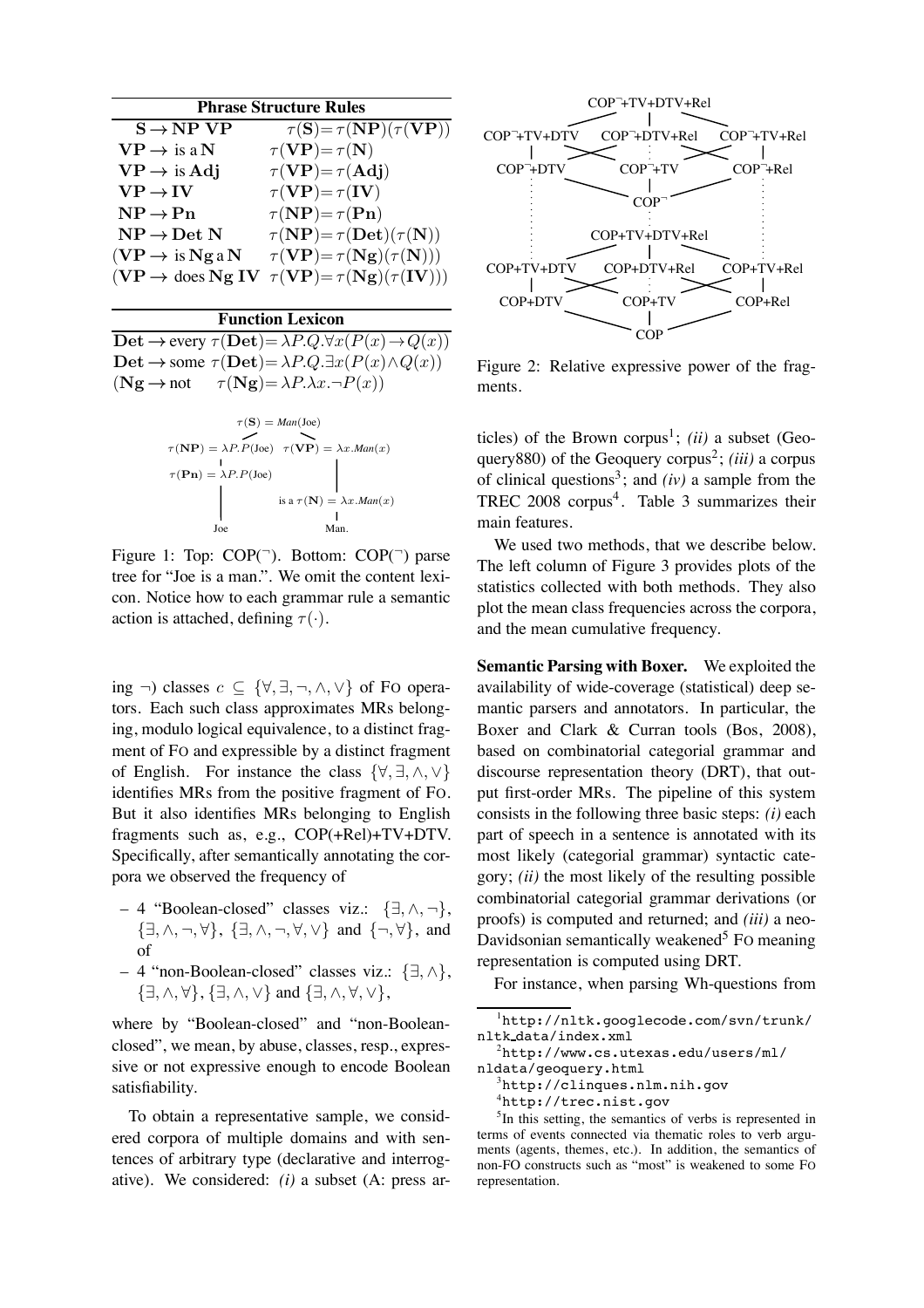| <b>Combined</b>                |                   | Data          |  |  |
|--------------------------------|-------------------|---------------|--|--|
| COP                            | <b>LSPACE</b>     | <b>LSPACE</b> |  |  |
| COP+TV                         | <b>PTIME</b>      | <b>LSPACE</b> |  |  |
| $COP + DTV$                    | <b>PTIME</b>      | <b>LSPACE</b> |  |  |
| COP+TV+DTV                     | <b>PTIME</b>      | <b>LSPACE</b> |  |  |
| $COP + Rel$                    | PTIME-c           | <b>LSPACE</b> |  |  |
| $COP + Rel + TV$               | PTIME-c           | <b>PTIME</b>  |  |  |
| $COP + Rel + DTV$              | PTIME-c           | <b>PTIME</b>  |  |  |
| $COP+Rel+DTV+TV$               | PTIME-c           | <b>PTIME</b>  |  |  |
|                                |                   |               |  |  |
|                                | <b>Combined</b>   | Data          |  |  |
| $COP^-$                        | <b>LSPACE</b>     | <b>LSPACE</b> |  |  |
| COP <sup>-</sup> +TV           | <b>NLSPACE-c</b>  | <b>LSPACE</b> |  |  |
| COP <sup>-</sup> +DTV          | <b>PTIME</b>      | <b>LSPACE</b> |  |  |
| COP <sup>-</sup> +TV+DTV       | <b>PTIME</b>      | <b>LSPACE</b> |  |  |
| $COP + Rel$                    | NPTIME-c          | <b>LSPACE</b> |  |  |
| $COP+Rel+TV$                   | EXPTIME-C         | NPTIME-C      |  |  |
| $COP+Rel+DTV$                  | NEXPTIME-c        | NPTIME-c      |  |  |
| $COP$ <sup>-</sup> +Rel+DTV+TV | <b>NEXPTIME-c</b> | NPTIME-c      |  |  |

Table 2: Semantic complexity of the fragments of English, positive and otherwise (Pratt-Hartmann and Third, 2006; Thorne, 2010).

| Corpus           | <b>Size</b>  | <b>Domain</b>                                  | <b>Type</b> |
|------------------|--------------|------------------------------------------------|-------------|
| <b>Brown</b>     |              | 19,741 sent. $\vert$ Open (news) $\vert$ Decl. |             |
| Geoquery         | 364 ques.    | Geographical                                   | Int.        |
| Clinical ques.   | 12,189 ques. | Clinical                                       | Int.        |
| <b>TREC 2008</b> | 436 ques.    | Open                                           | Int.        |

Table 3: Corpora used in this study.

the TREC 2008 corpus such as "What is one common element of major religions?", Boxer outputs

$$
\exists y \exists z \exists \exists u (\texttt{card}(y, u) \land \texttt{clnum}(u) \\ \land \texttt{numeral1}(u) \land \texttt{acommon1}(y) \\ \land \texttt{nelement1}(y) \land \texttt{amajor1}(z) \\ \land \texttt{neligions1}(z) \land \texttt{newent1}(e) \\ \land \texttt{rof1}(y, z))
$$

where  $\land$  and  $\exists$  co-occur, but not  $\lor$ ,  $\neg$ , or  $\rightarrow$ .

After semantically annotating each corpus with Boxer, we checked for each MR produced, whether it belongs to a "Boolean-closed" or a "non-Boolean-closed" class.

**Pattern-based.** Boxer is considered to have a reasonably good performance (covering over 95% of English, with approx. 75% accuracy), when parsing and annotating declarative sentences and corpora, but not necessarily so over interrogative sentences and corpora. It also commits us to

a neo-Davidsonian semantics, whose event-based verb semantics biases interpretation towards positive existential MRs, making its output somewhat noisy.

To understand how useful Boxer (or similar deep semantic annotators) can be to discover statistical trends of the kind stated in our hypothesis (H), we decided compare to its results to those that one may obtain using a simple methodology based on patterns. Indeed, modulo formal semantics, English function words convey or express FO operators. As such we considered the following patterns, *(i)* for  $\neg$ : "not", "no" *(ii)* for  $\exists$ : "some", "a" *(iii)* for ∀: "all", "every, "each" *(iv)* for ∧: "who", "what", "which", "and" *(v)* for ∨: "or", and their combinations/co-occurences *within sentences* to approximate the"Boolean-" and "non-Boolean-closed" classes that interest us.

# **3.2 Basic statistical tests**

The mean (cumulative) frequency plots obtained in Figure 3 show a distribution where class frequency is skewed towards positive existential classes:  $\{\exists, \wedge\}, \{\exists, \forall, \wedge\}$  and positive existential {∃, ∀,∧,∨} MRs occur quite frequently, whereas the opposite holds for negation (low frequency overall). The question is whether this substantiates our hypothesis (H). We ran some basic statistical tests to understand how random or significant this phenomenon is. Table 4 summarizes the test results, which we explain below.

**Power Law Behavior.** A *power law distribution* is a kind of exponential, non-normal and skewed distribution where the topmost (i.e., most frequent) 20% outcomes of a variable concentrate 80% of the probability mass.

Power law distributions are widespread in natural language data (Baroni, 2009; Newman, 2005). It makes sense to understand whether the relationship stated by (H) can be restated and described as a power law relation between *class frequency fr*(c) and *class rank rk*(c), viz.,

$$
fr(c) = \frac{a}{rk(c)^b}.\tag{1}
$$

To approximate the parameters  $a$  and  $b$  it is customary to run a least squares linear regression, since (1) is equivalent to a linear model on the loglog scale:

$$
\log_{10}(fr(c)) = \log_{10}(a) - b \cdot \log_{10}(rk(c)). \quad (2)
$$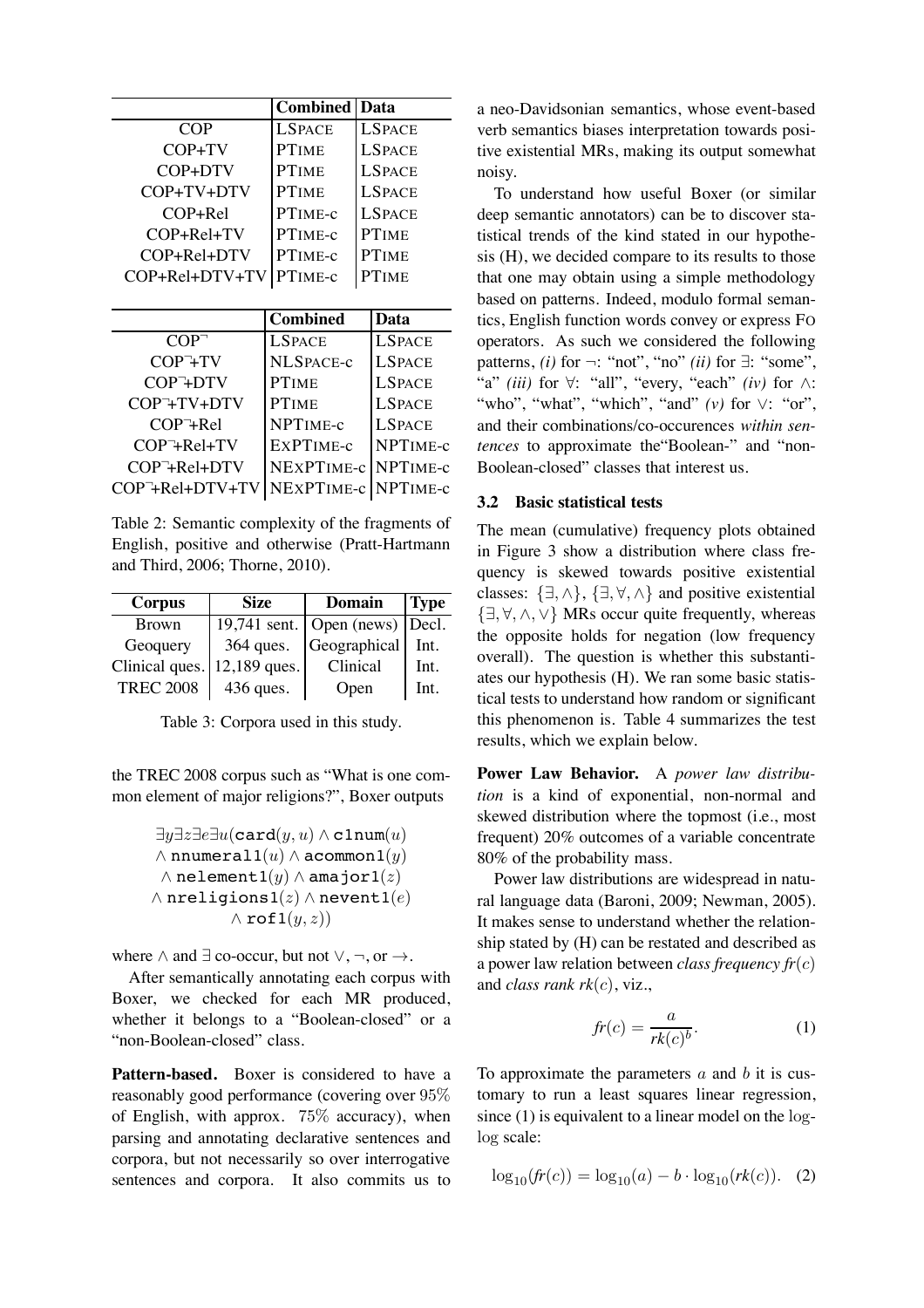|                 | H(C)     | $H_{rel}(C)$ | <b>Skewness</b> |             | $p$ -value | df. | Power law                                | $\,R^2$ |  |
|-----------------|----------|--------------|-----------------|-------------|------------|-----|------------------------------------------|---------|--|
| <b>Boxer</b>    | 1.53     | 0.51         | 1.93            | 293731473.0 | 0.0        | ⇁   | $f(r(c) = \frac{47.86}{rk(c)^{1.94}}$    | 0.92    |  |
| <b>Patterns</b> | $1.50\,$ | $0.50\,$     | 1.21            | 906727332.0 | 0.0        |     | $=\frac{5128.61}{rk(c)^{4.09}}$<br>fr(c) | 0.73    |  |

Table 4: Summary of test results.



Figure 3: Fragment distribution with Boxer and the pattern-based method, together with their loglog regression plot. We plot class cumulative and mean frequencies (the latter in increasing order).

**Entropy, Skewness and**  $\chi^2$  **Tests.** Following mainly (Gries, 2010), we conducted the following tests. We computed class *entropy*  $H(C)$ , where C denotes  $\{\forall, \exists, \vee, \wedge, \neg\}$ . This number tries to measure the degree of randomness of a distribution:

$$
H(C) = -\sum_{c \in C} fr(c) \cdot \log_2(fr(c)). \tag{3}
$$

A low number indicates a low degree of randomness. Entropy can be complemented with its *relative entropy*  $H_{rel}(C)$ :

$$
H_{rel}(C) = \frac{H(C)}{\log_2(\#(C))}.
$$
 (4)



Figure 4: Relative frequency of FO operators in question corpora (Bernardi et al., 2007).

In addition to measuring  $H(C)$  and  $H_{rel}(C)$ , we also run a  $\chi^2$  test (since distributions in natural language data are often non-parametric) and measured the overall skewness of the distribution.

#### **3.3 Discussion and Related Work**

Table 4 shows that the distributions observed under both methods possess a relatively low entropy (relatively to a peak entropy of 3.0), and thus appear not to be so random. The  $\chi^2$  statistic, moreover, entails that such distributions differ from uniform or random distributions (the null hypothesis rejected by the test), since  $p < 0.01$ . They also show a high measure of skewness. Lest, but not least, the cumulative and non-cumulative distributions seem to follow, to some extent a power-law model. The reader will find on the second (right) column of Figure 3 the plots of the log-log regressions, which show a strong positive correlation (the  $R^2$  index), stronger for Boxer (0.92) than for the patterns  $(0.73)^6$ .

This analysis can be compared to the more linguistics-based methodology followed in (Bernardi et al., 2007), in which was analyzed the distribution, in (solely) interrogative corpora, of classes of logical word patterns (but not of their co-occurence), e.g., "all", "both", "each", "every", "everybody", "everyone", "any", "none", "nothing". See Figure 4.

This may suggest that, while users use negation or disjunction words as frequently as conjunction

<sup>&</sup>lt;sup>6</sup>Quite strong for both cumulative distributions: 0.96 and 0.90 resp., in the plot.